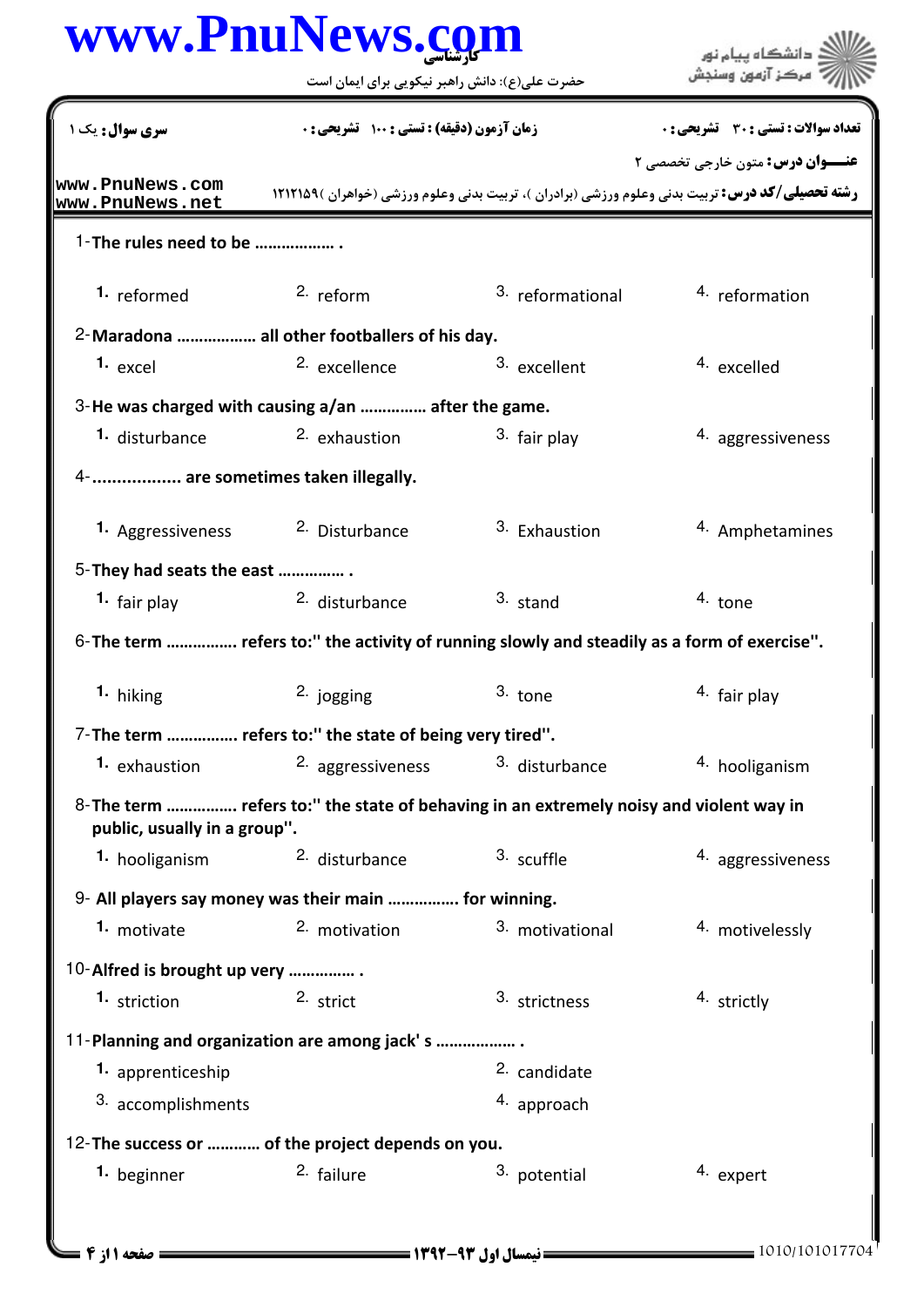## كارشناسي **[www.PnuNews.com](http://www.PnuNews.com)**

حضرت علي(ع): دانش راهبر نيكويي براي ايمان است

.<br>ڏ دانشڪاه پيا<mark>ء نور</mark><br>\* مرڪز آزمون وسنڊش

**عنـــوان درس:** متون خارجي تخصصي ٢ **رشته تحصیلی/کد درس:** تربیت بدنی وعلوم ورزشی (برادران )، تربیت بدنی وعلوم ورزشی (خواهران )۱۲۱۲۱۵۹ **با** تعداد سوالات : تستي تشريحي زمان آزمون (دقيقه) : تستي تشريحي سري سوال ' ( \*: '\*\*: \* )\*: : : 13- The term ............... refers to:" qualities that exist and can be developed ". 2. accomplishment 4. involvement 1. apprenticeship 3. potential 14- The term ............... refers to:" a person with special knowledge, skill or training in sth. **1.** expert **1.** 2. apprenticeship **1.** 3. beginner **1.** 2. candidate 15- We tried to discuss the matter calmly and .................... 1. reason and the casonably cases of the casons of the reasons cases of the casons of the reasons of the reasons 2. reasonably 16 - Several principles are included in International Olympic Committee ................ 1. emblem 2. motto 3. charter 3. enterprise <sup>3.</sup> charter 17-Our new sport club's .............. is an eagle. 1. motto  $2.$  emblem  $3.$  charter  $4.$  delegate <sup>3.</sup> charter 18- The term ............... refers to: " a large project; a venture ". 1. enterprise  $\frac{2}{3}$  aspiration  $\frac{3}{3}$  authority  $\frac{4}{3}$  maintenance 2. aspiration 19-The term ............... refers to: " the act of praising". **1.** aspiration **2.** maintenance **1.** 2. 3. glorification **1.** 2. excellence 20 - Since there is .................. on both sides, they can reach an agreement. 2. goodwill  $\frac{3}{2}$  proposal  $\frac{4}{2}$  youth **1.** glorification 21-Fill the gaps with the correct word. 1. expert and the system of the system of the system of the system of the system of the system of the system of the system of the system of the system of the system of the system of the system of the system of the system o **Quite apart from drug abuse, ……1…… deplored even by some of the abusers, there is the trend to scientific training, which is practiced by most modern countries, and which Germany has developed to a high degree of ……2….. While no one questions the instrumental efficiency of such training, there is reason to ask, as have neo-Marxist scholars, whether sports, once conceived as an ……3…….to work, have not become works mirror image. The pervasive popularity of modern sport, for children as well as for adults, suggests that the answer must still be negative.** 22-Fill the gaps with the correct word. **1.** alternative **2.** alter **2.** alternation **1.** alternation **1.** altered 23-Fill the gaps with the correct word. 1. popularity **2.** publicly **2.** 4. publication **1.** 4. publication 1010/101017704 1392-93 نيمسال اول 2 از 4 صفحه **[www.PnuNews.com](http://pnunews.com) [www.PnuNews.net](http://pnunews.net)**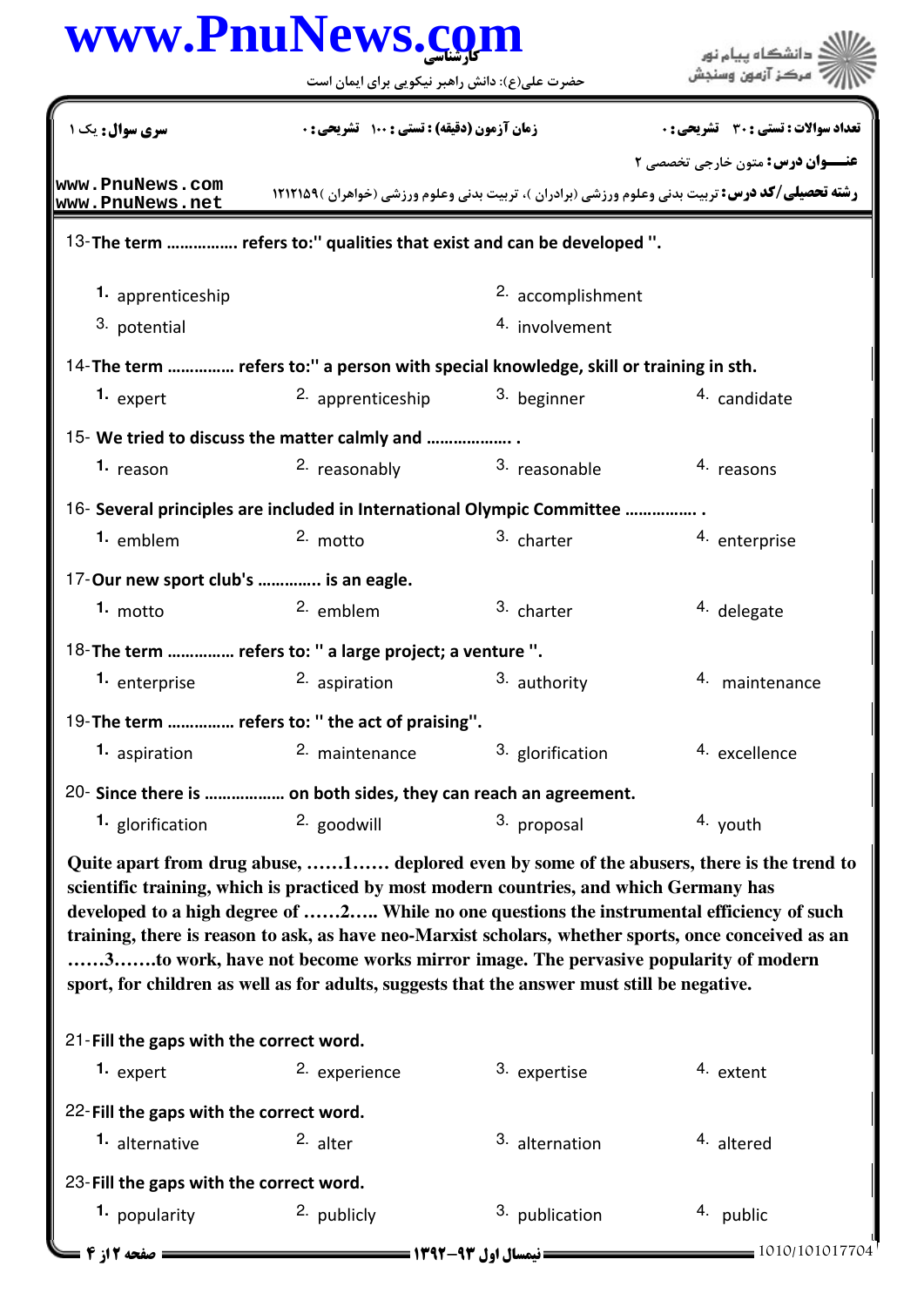|  |  | www.PnuNews.com |
|--|--|-----------------|
|--|--|-----------------|